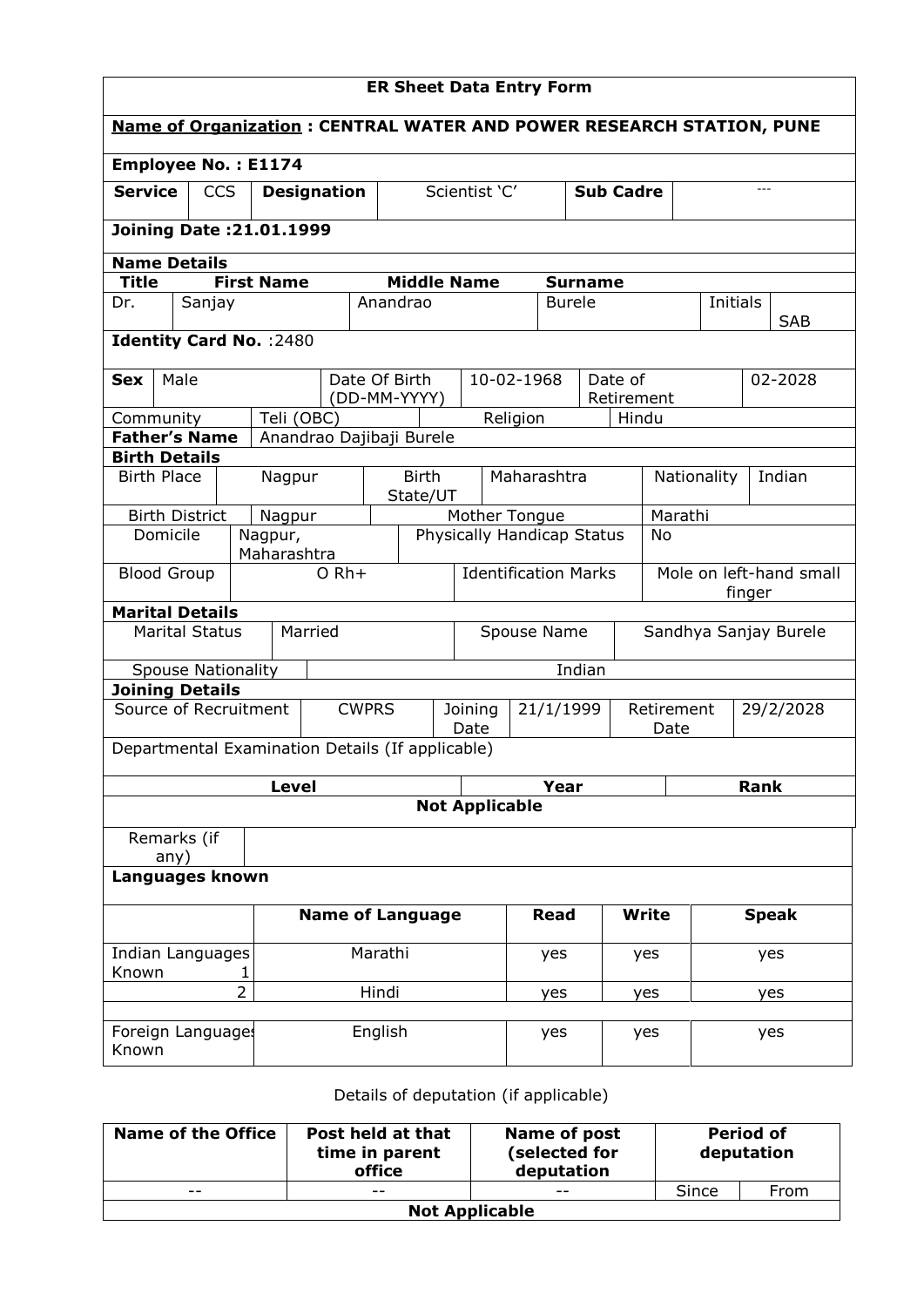# Details of Foreign Visit

| SI.<br>No.            | <b>Place of Visit</b> | Date of<br>visit | Post held at<br>that time | Whether<br>it is a<br>personal<br>or official<br>visit | Details of<br>visit |  |  |  |
|-----------------------|-----------------------|------------------|---------------------------|--------------------------------------------------------|---------------------|--|--|--|
| <b>Not Applicable</b> |                       |                  |                           |                                                        |                     |  |  |  |

# Transfer/Posting Detail (if applicable)

| <sup>o</sup> lace     | Period of posting |      |  |  |  |  |  |  |
|-----------------------|-------------------|------|--|--|--|--|--|--|
|                       | Since             | From |  |  |  |  |  |  |
| <b>Not Applicable</b> |                   |      |  |  |  |  |  |  |

|                                          |                     | Qualification (Use extra photocopy sheets for multi qualifications, experience, training, awards details) |             |                                 |                         |                           |  |  |
|------------------------------------------|---------------------|-----------------------------------------------------------------------------------------------------------|-------------|---------------------------------|-------------------------|---------------------------|--|--|
| Qualification                            |                     | <b>Discipline</b>                                                                                         |             |                                 | <b>Specialization 1</b> |                           |  |  |
| B.E.                                     |                     | Civil Engineering                                                                                         |             |                                 |                         |                           |  |  |
| Year                                     |                     | Division                                                                                                  |             | CGPA/ % Marks                   | Specialization 2        |                           |  |  |
| 1993                                     |                     | <b>First Class</b>                                                                                        |             | 63%                             |                         |                           |  |  |
| Institution                              |                     | University                                                                                                |             | Place                           |                         | Country                   |  |  |
| YCCE, Nagpur                             |                     | Nagpur University                                                                                         |             | Nagpur                          |                         | India                     |  |  |
| Qualification                            |                     | <b>Discipline</b>                                                                                         |             |                                 |                         | <b>Specialization 1</b>   |  |  |
| M-Tech                                   |                     | Water Resources Development &                                                                             |             |                                 |                         | River Engineering         |  |  |
|                                          |                     | Management                                                                                                |             |                                 |                         |                           |  |  |
| Year                                     |                     | Division                                                                                                  |             | CGPA/ % Marks                   |                         | Specialization 2          |  |  |
| 2010                                     |                     | Ist                                                                                                       |             | 7.9/10                          |                         | Bed level variation in    |  |  |
|                                          |                     |                                                                                                           |             |                                 |                         | braided river-River Kosi  |  |  |
| Institution                              |                     | University                                                                                                |             | Place                           |                         | Country                   |  |  |
| Indian Institute of                      |                     | Indian Institute of                                                                                       |             | Roorkee                         |                         | India                     |  |  |
| Technology, Roorkee                      |                     | Technology, Roorkee                                                                                       |             |                                 |                         |                           |  |  |
| Qualification                            |                     | <b>Discipline</b>                                                                                         |             |                                 |                         | <b>Specialization 1</b>   |  |  |
| Ph.D                                     |                     | Water Resources Development &                                                                             |             |                                 |                         | River Engineering         |  |  |
|                                          |                     | Management                                                                                                |             |                                 |                         |                           |  |  |
| Year                                     |                     | Division                                                                                                  |             | CGPA/ % Marks                   |                         | Specialization 2          |  |  |
| 2014                                     |                     |                                                                                                           | Course work |                                 |                         | <b>Braided river</b>      |  |  |
|                                          |                     |                                                                                                           |             | CPI 8.9/10                      |                         | channelization-River Kosi |  |  |
| Institution                              |                     | University                                                                                                |             | Place                           |                         | Country                   |  |  |
| Indian Institure of                      | Indian Institure of |                                                                                                           |             | Roorkee                         |                         | India                     |  |  |
| Technology, Roorkee                      |                     | Technology, Roorkee                                                                                       |             |                                 |                         |                           |  |  |
| <b>Experience</b>                        |                     |                                                                                                           |             |                                 |                         |                           |  |  |
| Type of Posting                          |                     |                                                                                                           |             | Level                           |                         |                           |  |  |
| Regular (Permanent)                      |                     |                                                                                                           |             | Group 'A'                       |                         |                           |  |  |
| Designation                              |                     |                                                                                                           |             | <b>Present Position</b>         |                         |                           |  |  |
| Scientist 'B'                            |                     |                                                                                                           |             | Scientist 'B'                   |                         |                           |  |  |
| Ministry                                 |                     |                                                                                                           |             | Department                      |                         |                           |  |  |
| Ministry of Jal Shakti                   |                     |                                                                                                           |             | Geotechnical Engineering-I(Rock |                         |                           |  |  |
| (Ministry of Water Resources, River      |                     |                                                                                                           |             | Mechanics)                      |                         |                           |  |  |
| Development and Ganga Rejuvenation)      |                     |                                                                                                           |             |                                 |                         |                           |  |  |
| Office                                   |                     |                                                                                                           |             | Place                           |                         |                           |  |  |
| Central Water and Power Research Station |                     |                                                                                                           |             | Khadakwasla, Pune               |                         |                           |  |  |
| <b>Experience Subject</b>                |                     |                                                                                                           |             | Period of Posting               |                         |                           |  |  |
| Major                                    |                     | Minor                                                                                                     |             | From                            | To                      |                           |  |  |
| Geotechnical                             |                     | <b>Rock Mechanics</b>                                                                                     |             | 11.11.2015                      |                         | Till date                 |  |  |
| Engineering-1                            |                     |                                                                                                           |             |                                 |                         |                           |  |  |
|                                          |                     |                                                                                                           |             |                                 |                         |                           |  |  |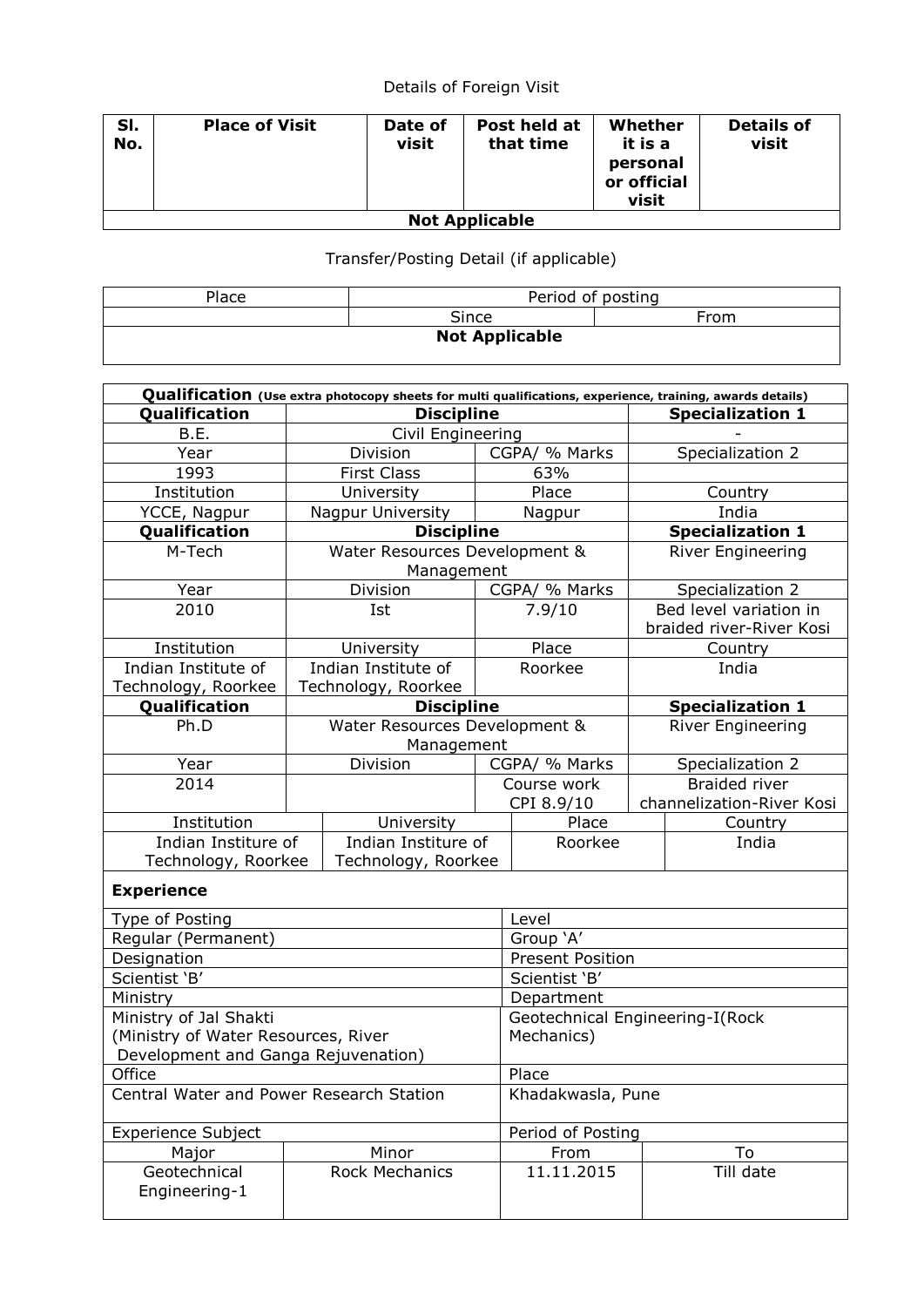## **Experience**

### **Assistant Engineer**

Design Unit, Irrigation Dept., Maharashtra State, Nagpur Period of position: - 11.07.1996 to 20.01.1999

Design of following structure

- Village Road Bridge of lower Wardha project, of left bank main canal at RD-570.
- Village road bridge of Gosikhurd project, of left bank main canal no. 1, at RD-5420.
- Major district road bridge of Gosikhurd project, of right bank main canal, at RD-18345.
- Cross regulator cum head regulator of Gosikhurd project, of left bank main canal, at RD-11130.
- Village road bridge of lower Wardha project, of left bank main canal at RD-22750.
- Drop slab culvert of lower Wardha project, of left bank main canal at RD-18340.
- Village road bridge of lower Wardha project, of left bank main canal at RD-21840.
- Major district road bridge of Gosikhurd project, of left bank main canal, at RD-25735.

# **Research Assistant**

Central Water & Power Research Station, Pune Period of position: - 21.01.99 to 05.05.2009

- Collection and analysis of bed material samples from proposed road and rail bridge, Nirmali, Bihar. (2002)
- Model studies for proposed Rail and Road bridge on Kosi river, Nirmali, Bihar.(2003)
- Model studies for Flood protection measures for western embankment of Kosi river (2004).
- Model studies for extension of guide bunds of proposed Rail and Road bridge on Kosi river, Nirmali, Bihar.(2004)
- Model studies for revised design of proposed Rail and Road bridge on Kosi river, Nirmali, Bihar.(2005)
- Model studies for proposed Srisailam weir across Krishna river, Andra Pradesh. (2006)

# **Assistant Research Officer**

Central Water & Power Research Station, Pune

- Period of position: 06.05.2009 to 28.12.2011
- Model studies for protection measures for Kosi afflux bunds and flood embankments, Bihar.(2009)
- Desk studies for assessing the hydraulic parameters of seven cross drainage works on the service road adjacent to Pune-Solapur express highway, Maharashtra.(2011)

# **Scientist 'B'**

Central Water & Power Research Station, Pune

- Period of position: 29.12.2011 to 02.02.2021
- Model studies for protection works for Kosi afflux bunds and flood embankments. (2012)
- Report on site inspection of Pravara river reach from Ozar pickup weir to Bhandardara dam, Maharashtra. (2014)
- Field studies for determination of properties of masonry of Temghar Dam, Maharashtra. (2016)
- Consultancy service for providing curtain grouting from chainage 5100 to 5330m on upstream side of Dyke No. 1, Hidkal Dam, Karnataka. (2017)
- Interim Report on Slope Stability analysis of Banda Branch canal of Tillari, Dist. Sindhudurg, Maharashtra. (2017)
- Interim Report on Slope Stability analysis between Ch. 14615 to 15060m of left bank canal, Arjuna mediun irrigation project, Ratnagiri, Maharashtra. (2018)
- Studies for determining In-situ strength parameters of stone masonry for Massanjore dam, Jharkhand (2019)
- Inspection and determination of permeability, for providing the remedial measures to stop the seepage at Chandas-Wathoda MI Project, Dist. Amravati, Maharashtra (2020)
- Slope Stability Analysis of Rock fall at Panshet hydro power generation station, Dist.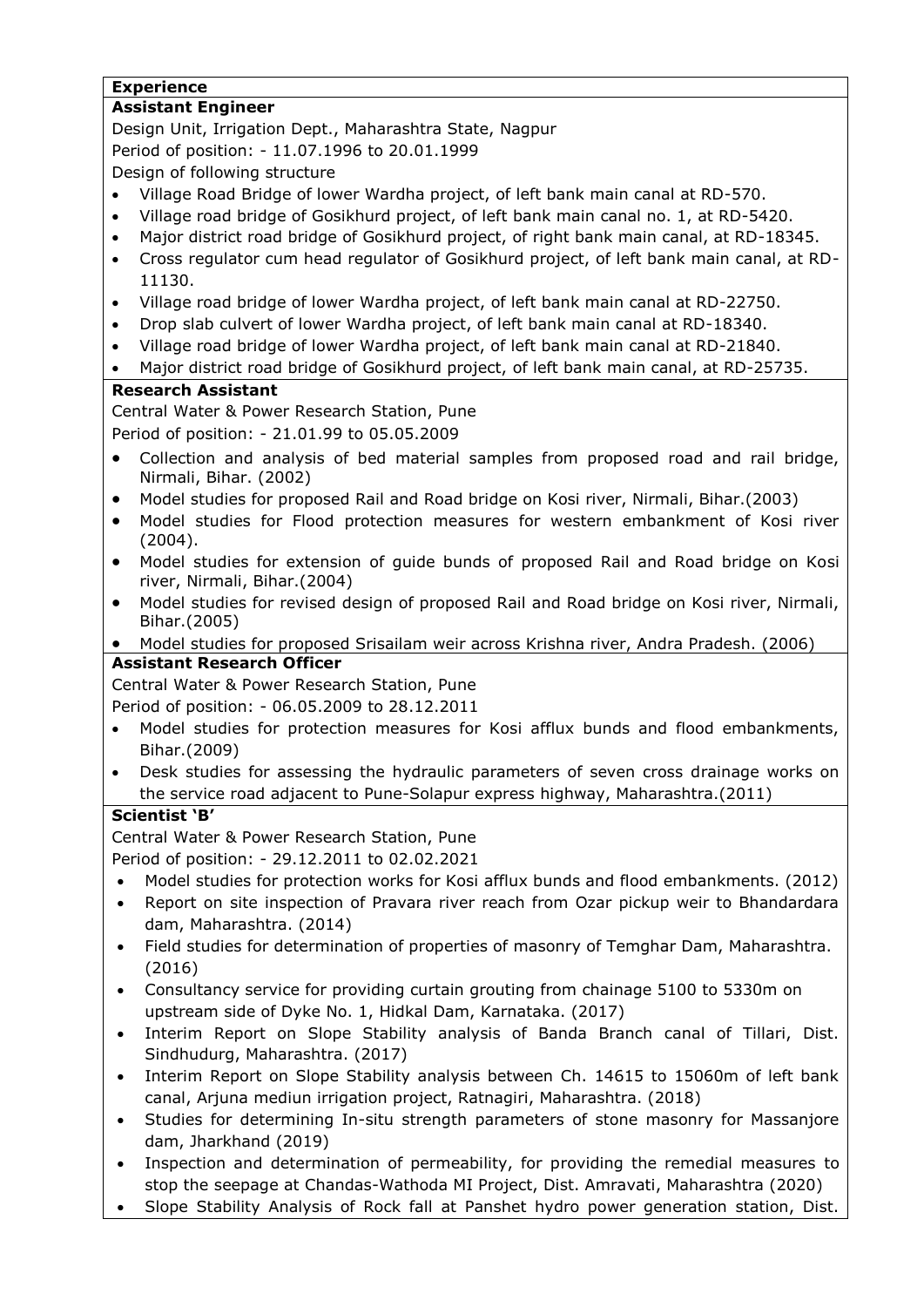Pune, Maharashtra (2020)

- Analysis of Slope Stability of Hill near Insuli Border Check Post, Banda, Sawantwadi, Dist. Sindhudurg, Maharashtra (2020)
- Inspection and test of Permeability for providing the remedial measures to stop the seepage at Songaon Shivni earthen dam, dist. Amravati, Maharashtra (2020)
- Takes part in Loksabha election 2019 as a Zonal officer and successfully completed.

## **Scientist 'C'**

Central Water & Power Research Station, Pune

Period of position: - 29.12.2011 to till date

- Studies for determining In-situ strength parameters of stone masonry for Walwan dam, TATA POWER COMPANY, Lonavla, District, Maharashtra (2021)
- Studies for determining In-situ strength parameters of stone masonry for Shirota dam, TATA POWER COMPANY, Lonavla, District, Maharashtra (2021)
- Studies for determining In-situ strength parameters of stone masonry for Bhatsa dam, Dist. Thane, Maharashtra (2021)

| <b>Training</b>      |                                    |                   |                                 |  |                         |                         |  |                                     |  |  |  |  |
|----------------------|------------------------------------|-------------------|---------------------------------|--|-------------------------|-------------------------|--|-------------------------------------|--|--|--|--|
| <b>Training Year</b> |                                    |                   | <b>Training Name</b>            |  |                         | <b>Training Subject</b> |  |                                     |  |  |  |  |
|                      | <b>List enclosed as Annexure-I</b> |                   |                                 |  |                         |                         |  |                                     |  |  |  |  |
| Level                |                                    |                   | Institute Name, Place           |  |                         | Field Visit Country     |  | Field Visit Place (within<br>India) |  |  |  |  |
|                      |                                    |                   |                                 |  |                         |                         |  |                                     |  |  |  |  |
| Sponsoring Authority |                                    |                   | Period of Training              |  |                         | Duration                |  | Result                              |  |  |  |  |
|                      |                                    |                   | From                            |  | in Weeks)<br>To         |                         |  | <b>Qualified</b>                    |  |  |  |  |
|                      |                                    |                   |                                 |  |                         |                         |  |                                     |  |  |  |  |
|                      | <b>Awards/Publications</b>         |                   |                                 |  |                         |                         |  |                                     |  |  |  |  |
|                      |                                    | Type of Activity: |                                 |  | Academic                |                         |  | Non Academic                        |  |  |  |  |
| <b>Activity Area</b> |                                    |                   |                                 |  | <b>Activity Subject</b> |                         |  | <b>Activity Title</b>               |  |  |  |  |
|                      |                                    |                   |                                 |  |                         |                         |  |                                     |  |  |  |  |
| Month<br>Year<br>Day |                                    |                   | Activity<br>Description/Remarks |  |                         | Level                   |  |                                     |  |  |  |  |

**List enclosed as Annexure-II**

Note: (i) Concerned CCS Officer is responsible for the correctness of information sent through ER Sheet Performa.

 (ii) Subject to verification by the concerned administrative authorities. Date : 13.09.2021 Place :Pune

Information checked and verified – by Signature of Officer

| <b>Section Officer</b> | Ministry/  |                          |  |
|------------------------|------------|--------------------------|--|
|                        | Department |                          |  |
| E-mail id              | Room NO.   | <b>Building</b><br>Name: |  |
| Phone NO.              | Wing No.   |                          |  |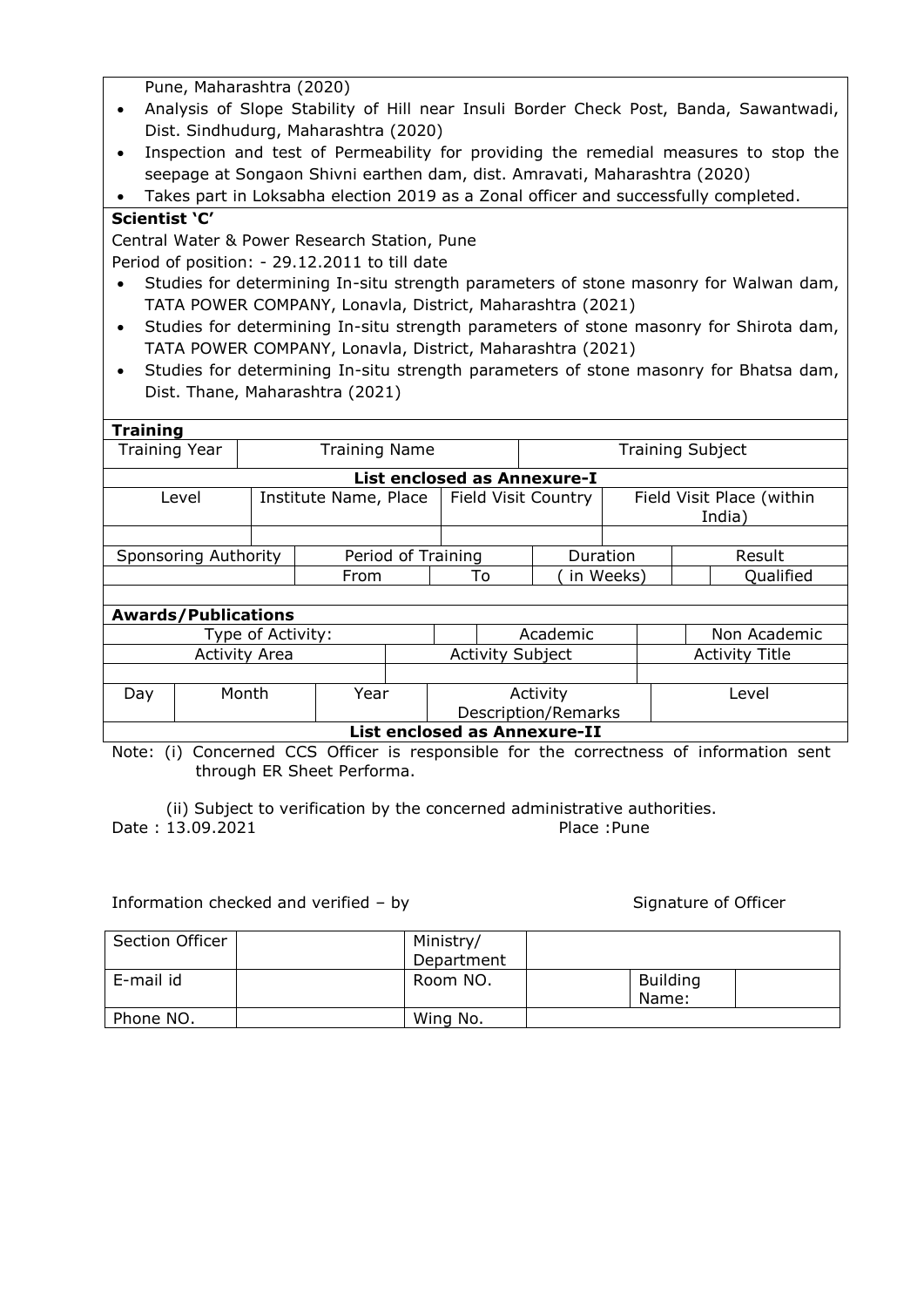## **Training/Lecture series attended**

- 1) National workshop on sediment disposal techniques, during  $19^{th}$  &  $20^{th}$  November 2002, conducted by CW & PRS, Pune.
- 2) Lecture series conducted by senior officer of River Engineering group during  $1<sup>st</sup>$  March 2005 5<sup>th</sup> March 2005 at CWPRS, Pune.
- 3) Correction of irrigation system deficiency for improved canal irrigation, during  $28<sup>th</sup>$ January to 02<sup>nd</sup> February 2008, conducted by Dept. of Water Resources & Management, IIT, Roorkee, sponsored by Ministry of Water Resources, CAD & WM Wing.
- 4) Creative Art & Design in Technical Education, on 23<sup>rd</sup> February 2008, conducted by Dept. of Architecture & Planning, IIT, Roorkee.
- 5) Free webinar on "Dam and network safety assurance" conducted by Shri A. B. Pandya, Secretary General, ICID & Ex-chairman, Central Water Commission on 10 Sept. 2020.
- 6) Short Course on "Tunneling" organized by Mverman at Le Meridien, New Delhi, India during 26 - 29 February 2020.
- 7) Workshop on Tunneling Asia 2019 organized by organized by Tunneling Association of India in conjunction with the International Tunnelling and Underground Space Association (ITA) during 25-26 Feb. 2019 in Mumbai.

### **Published Lecture Notes in Training Programmes Proceedings**

- 1) "Location, layout of bridges and barrages".
- 2) "Hydraulic modeling techniques for river".
- 3) "Estimation of In-situ Material Properties in Gravity Dams by Flat Jack Test"

#### **Lecture delivered**

- 1) Lecture delivered in a short course on River Training and Management, CW&PRS, Pune 22 – 24 January 2012 "Location, layout of bridges and barrages".
- 2) Lecture delivered in a short course on River Training and Management, CW&PRS, Pune 29 – 31 January 2014 "Hydraulic modeling techniques for river".
- 3) Lecture delivered at CWPRS, Pune, on 17.11.2017 conducted by TMC "Spur a tool for protecting bank"
- 4) Lecture delivered at Zeal College of Engineering, Narhe, Pune on 16.0202018 "Location, Alignment and Layout of Barrage/Bridge"
- 5) Lecture delivered at Bharti Vidhyapeeth, College of Engineering, Lavale, Pune on 20.03.2018
- 6) Lecture delivered at CWPRS, Pune, on 25.04.2018 conducted by TMC "Slope stability studies by using mathematical model "
- 7) Lecture delivered as a key note speaker in National Conference on Recent Advance in Engineering Science at Bharti Vidyapeeth College of Engineering, Lavale, Pune on 27.03.2019 "Spur a tool for protecting embankment"
- 8) Lecture delivered at Training course on Review and monitoring structural safety on hydraulic structure 20<sup>th</sup>- 21<sup>st</sup> June 2019, CWPRS Pune " Estimation of In-situ Material Properties in Gravity Dams by Flat Jack Test"
- 9) Lecture delivered at CWPRS, Pune, on 21.06.2019 conducted by TMC "Curtain Grouting a Tool Used for Stopping the Seepage from an Existing Dam"
- 10) Lecture delivered at Training course on Structural Safety Auditing and Rehabilitation of Hydraulic Structures" 14-15 December 2020, CWPRS Pune "Estimation of In-situ Material Properties in Gravity Dams by Flat Jack Test"

#### **Field visit to various sites**

1) 30.10.2001 to 01.11.2001 - Visited to Birpur, Bihar for attending meeting of Kosi High Level Committee and site inspection of river Kosi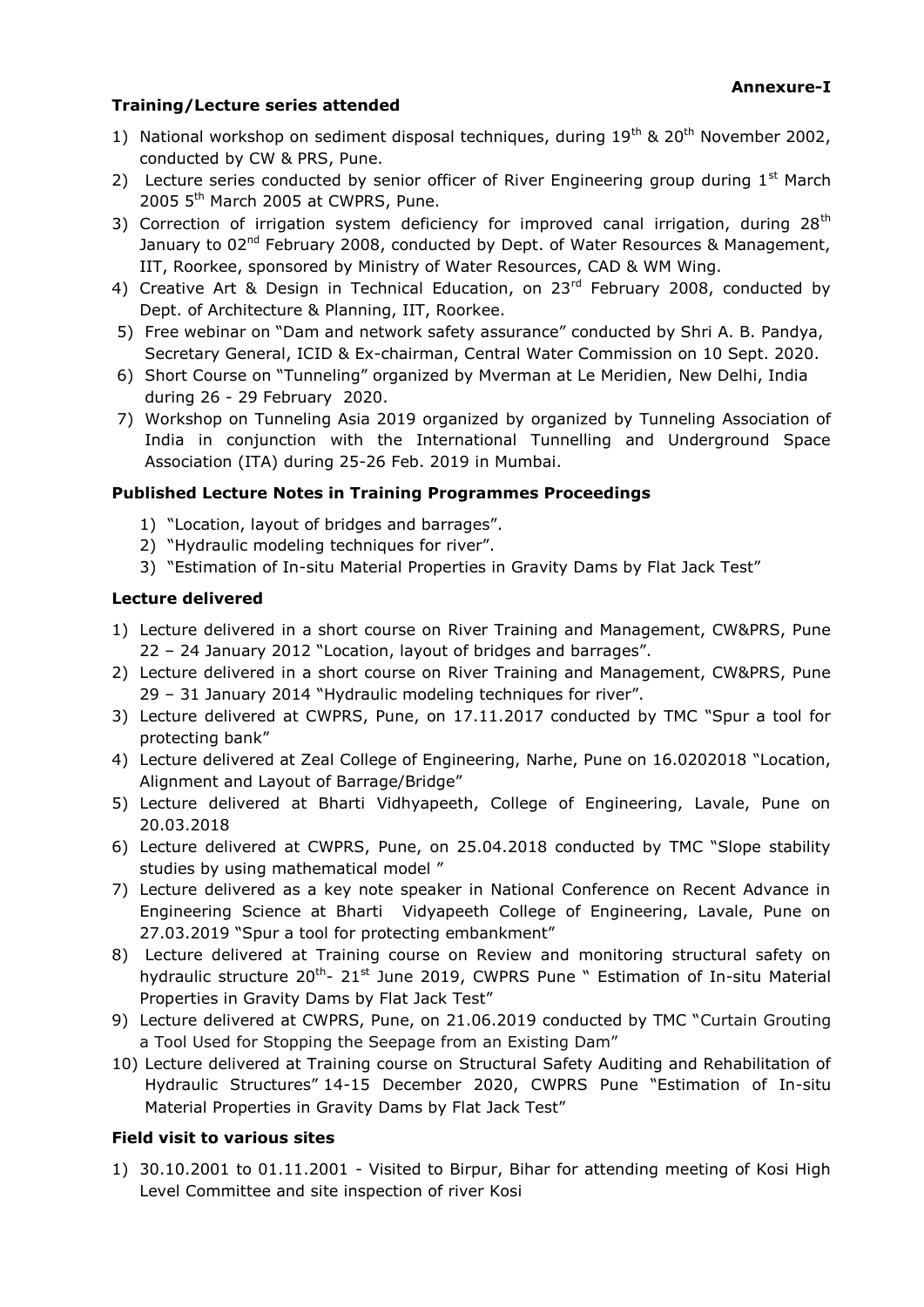- 2) 14.05.2002 to 25.05.2002 Visited to Kosi Barrage, Birpur, Bihar for collection of bed sample, regarding model studies for proposed construction of Rail & Road bridge on river Kosi at Nirmali, Bihar.
- 3) 09.07.2003 to 19.07.2003 Visited to Tungabhadra Dam, Karnataka for rating of Tungabhadra left bank canal, at chainage 28 & 46 mile.
- 4) 03.05.2005 to 08.05.2005 Visited to office of National Highway Authority of India, New Delhi, regarding additional model studies for proposed construction of Rail & Road bridge on river Kosi at Nirmali, Bihar.
- 5) 03.09.2011 Visited to Pune Solapur express highway, to understand overall situation of proposed/constructed bridges.
- 6) 12.11.2011 to 28.11.2011 Participated in International Trade Fair 2011 held at Pragati Maidan, New Delhi for demonstrating the models to public.
- 7) 03.03.2012 to 06.03.2012 Visited to Rail & Road bridge on river Kosi at Nirmali, Bihar, regarding inspection of flow attack on approach embankment to rail bridge.
- 8) 23.04.2012 to 27.04.2012 Visited to WRD, Patna and Kosi barrage Birpur, Bihar for discussion at Patna and collection of data for the model studies of Kosi river.
- 9) 15.11.2013 to 20.11.2013 Visited to Birpur, Bihar for attending meeting of Kosi High Level Committee and site inspection of river Kosi.
- 10)09.01.2014 to 11.01.2014 Visited to Pravara river and Bhandardara dam regarding inspection and discussion on abundant intake wells in the bank adjacent to the river.
- **11) Visit to following site for deciding scope of study and for remedial measure for seepage problem (2017-18)**
- a) Songaon-Shivni dam, Dist. Amravati, Maharashtra
- b) Chandas-Wathoda dam, Dist. Amravati, Maharashtra
- c) Hagaribommanahalli Ichup dam, Dist. Bellary, Karnataka
- **12) Visit to following site for deciding scope of study for remedial measure to stabilize the slope(2017-18)**
- a) Tillari Irrigation Project, Tillari, Dist. Sindhudurg, Maharashtra
- b) Arjuna Medium Irrigation Project, Ratnagiri, Marashtra
- c) Insuli check post, Dist. Sindhudurg, Maharashtra
- d) Panshet hydro power generation station, Dist. Pune, Maharashtra.
- **13) Visit to following site for deciding scope of study for determining the properties of dam by using Flat Jack Test (2017-19)**
- a) Shirota dam, Lonavla, Maharashtra
- b) Walwan dam, Lonavla, Maharashtra
- c) Temghar dam, Maharashtra
- d) Massenjori dam, West Bengal

### **Additional details**

- a) On 18.09.2020 **Honorable Prime minister Respected Shri Narendra Modiji** has inaugurated Rail Mahasetu Bridge on River Kosi, its model studies were conducted by me, under the guidance of Shri S. D. Kulkarni, SRO, Shri M. S. Shitole, JD
- b) Received **Appreciation letter** from project authority:- Slope Stability analysis of Banda Branch canal of Tillari, Dist. Sindhudurg, Maharashtra (2017)
- c) Assisted Dr. K. R. Dhawan, Sc 'D' for conducting **training course** on Dam safety aspects under DRIP for 30 Nos Engineers from Tamil Naidu Government.
- d) Assisted Dr. K. R. Dhawan, Sc 'D' for celebrating **Swachh Pakhwada 2017** from period 16.04. 2016 to March 2017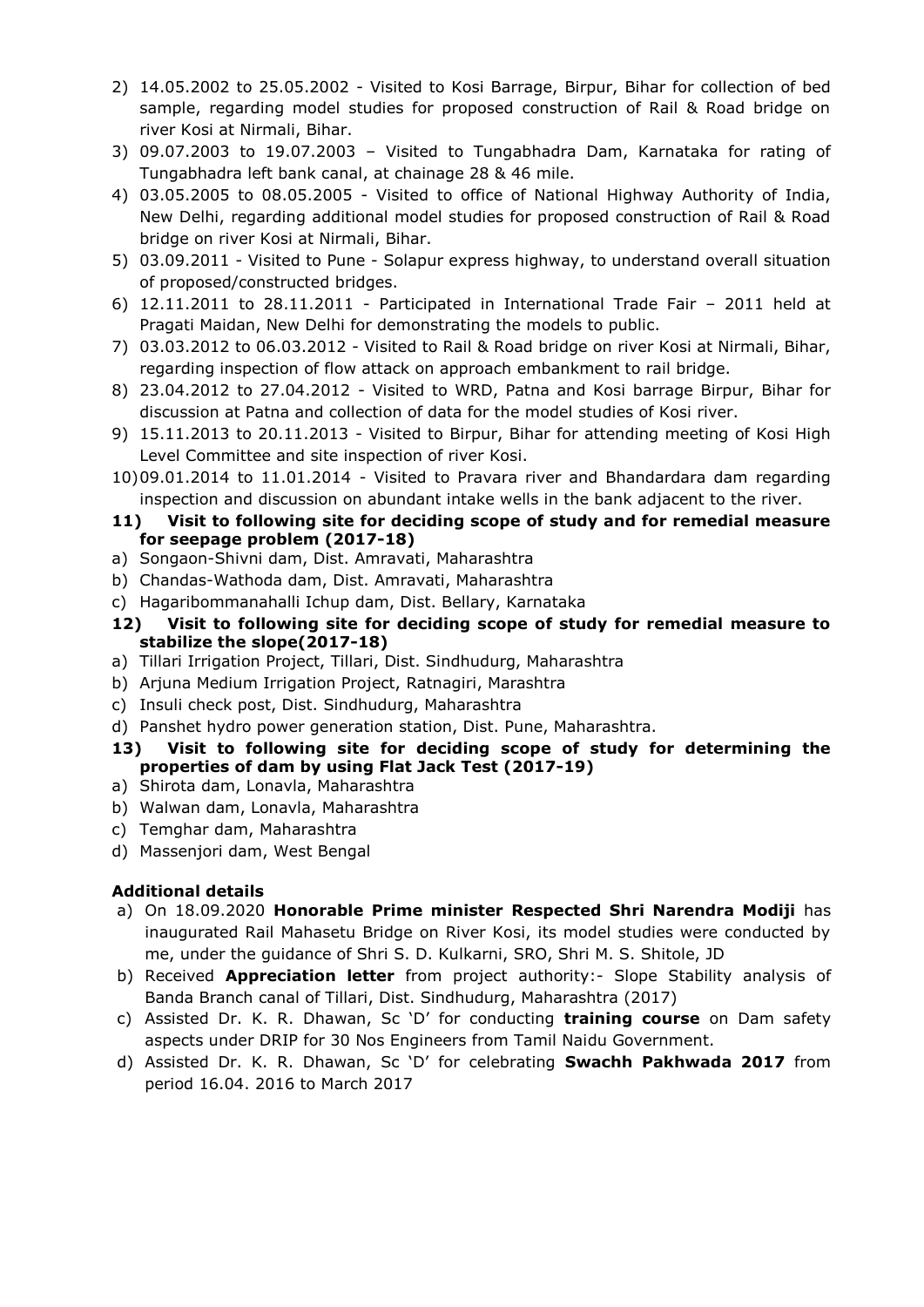#### **LIST OF RESEARCH PAPERS PUBLISHED**

- 1) **Sanjay A. Burele**, D. N. Deshmukh, Dr. Nayan Sharma, Dr. Ashish Pande. "Prediction of bed level in river using HEC-RAS 4, Kosi river, A case study" in National Conference on Hydraulic, Water Resources, Costal and Environmental Engineering, Hydro-2009, CWPRS, Pune. Dec 17-18, 2009, pp. 137-147.
- 2) **S. A. Burele**, M. N. Singh. "Study for locating bridge on braided river" Proc Ninth International Conference on Hydro-Science and Engineering, IIT, Madras, Chennai, India, Aug 2-5, 2010, pp. 1074-1084
- 3) **Sanjay A. Burele**, Mahanand Singh, Ishwer D. Gupta, Zulfeqar Ahmad, Nayan Sharma and Pradeep Garg. "Remote Sensing satellite communication based operation/regulation of gates of hydraulic structure" in Journal of the Instrument society of India, Vol. 41, no.02, June 2011, pp. 84-87
- 4) **Sanjay A. Burele**, Ishwer D. Gupta, Mahanand Singh, Nayan Sharma and Zulfeqar Ahmad. "Experimental study on performance of spurs" in ISH Journal of Hydraulic Engineering. Vol. 18, no.03, September 2012, pp. 152-161
- 5) **Sanjay A. Burele**. "Model studies for evolving hydraulic design of bridge across braided river" in Journal of Indian Water Resources Society, Vol. 33, no.03, July 2013, pp. 12-19
- 6) **Sanjay A. Burele**, Nayan Sharma, Zulfeqar Ahmad and Ishwer D. Gupta. "Numerical Simulation-Optimization for channelization of river Kosi" in International Journal of Scientific Engineering and Technology, Vol. 03, Issue no.09, September 2014, pp. 1149-1155
- 7) **Sanjay A. Burele**, Nayan Sharma, Z. Ahmad and I. D. Gupta. "Morphological changes of river Kosi from Chatra to Nirmali" in Nineteenth International Conference on Hydraulic, Water Resources and Environmental Engineering, MANIT, Bhopal, Dec 18- 20, 2014, pp. 109-123.
- 8) **Sanjay A. Burele**, Nayan Sharma, Z. Ahmad and I. D. Gupta. "Use of artificial Intelligence for sediment rating and gauge-discharge curve" in Nineteenth International Conference on Hydraulic, Water Resources and Environmental Engineering, Hydro-2014. MANIT, Bhopal, Dec 18-20, 2014, pp. 347-36.
- 9) **Sanjay A. Burele**, Nayan Sharma, Z. Ahmad and I. D. Gupta. "Mathematical model to study channelization by lowering the river bed through excavation" 22<sup>nd</sup> International Conference on Hydraulic, Water Resources and Environmental Engineering, Hydro-2015, IIT, Roorkee, India.
- 10) **Sanjay A. Burele**, "Model Studies for deciding the position of worst loop guide bund on braided river" Nineteenth International Conference on Hydraulic, Water Resources and Environmental Engineering Hydro-2016 21 $\mathrm{^{st}}$  International Conference on Hydraulic, Water Resources and Environmental Engineering, CW&PRS, Pune, India.
- 11) **Sanjay A. Burele**, Nayan Sharma, Z. Ahmad and I. D. Gupta. "Sanjay A. Burele, Nayan Sharma, Z. Ahmad and I. D. Gupta. "Hydraulic Model Studies for Channelization of River Kosi by Using T-type Shape Spurs" Hydro-2017 International, L.D. College of Engineering Ahmedabad, India.Page 1083-1095.
- 12) **Sanjay A. Burele**, Pravuram Panda, Gaurav Singarkar, Keshav Rai Dhawan, "Reservoir Slope Stability of Bunakha Hydraulic Project by Finite Element Method" in International Journal of Advance Engineering and Research Development, Volume 5 Issue 12 December-2018.
- 13) **Sanjay A. Burele**, Nayan Sharma, Z. Ahmad and I. D. Gupta. "Hydraulic model studies for channelization of river Kosi for a reach from Chatra to Kosi barrage using Hockey Stick shape spur" International Journal of Advance Engineering and Research Development, Volume 5, Issue-12, December-2018
- 14) K. R. Dhawan, **Sanjay A. Burele**, Khalil Bagwan. "Curtain Grouting a Tool Used for Stopping the Seepage from an Existing Dam" in Indian Geotechnical Journal, Springer Publisher, March 2019
- 15)**Sanjay A. Burele**, Khalil Bagwan**."**Slope stability of hillock near Banda branch canal using GTS NX Software - A case study" in Conference, ICOLD 2020
- 16) **Sanjay A. Burele**, G. C. Singarkar, Pravuram Panda, K.A.M. Bagwan & Rizwan Ali "Studies to determine in-situ strength parameters of stone masonry of Massanjore Dam, Jharkhand" in Hydro 2021 International at SVNIT Surat, Gujarat, During December 23-25, 2021 (Proposed)